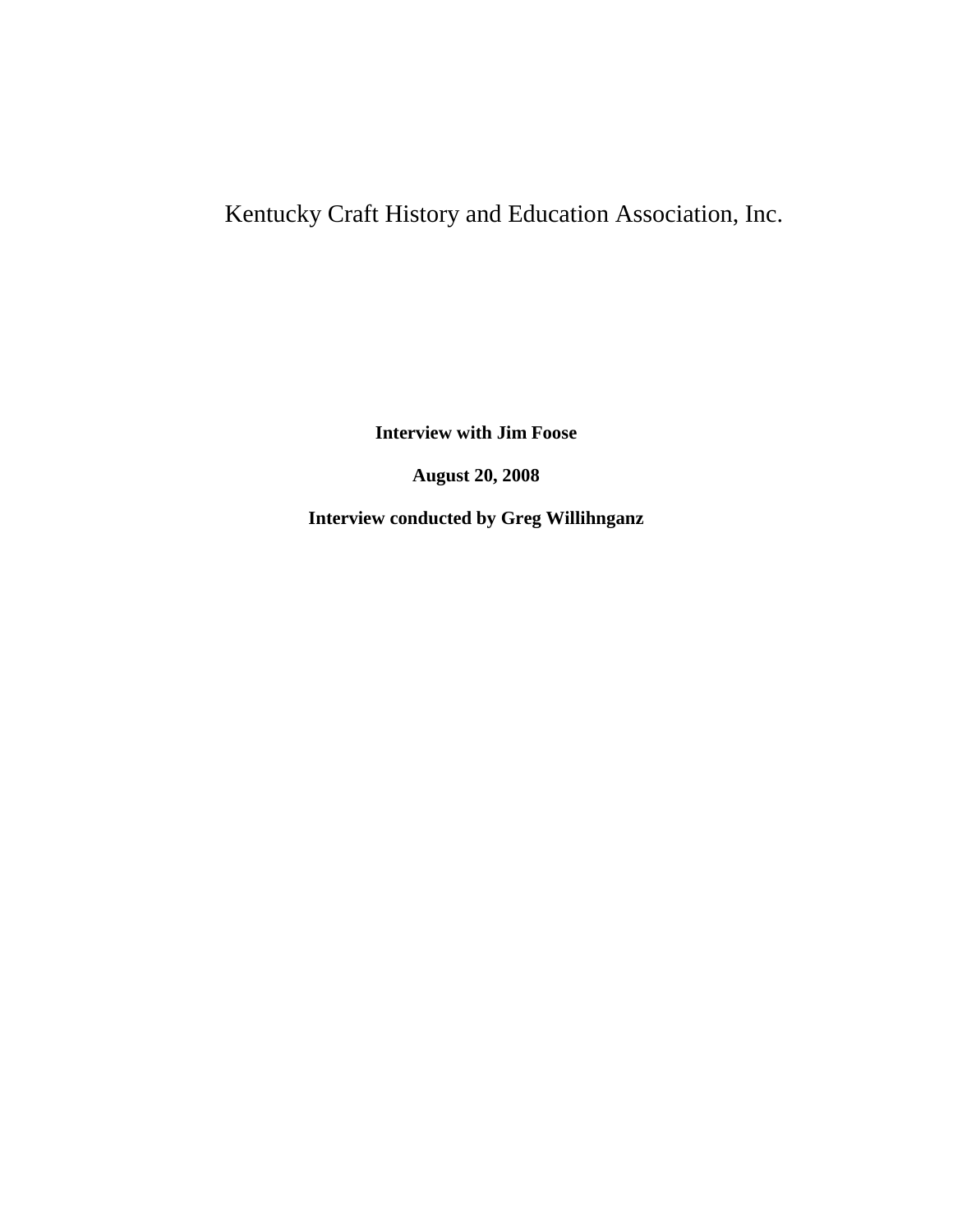WILLIHNGANZ: This is Greg Willihnganz and I'm going to be interviewing Jim Foose today at Susan Goldstein's house in Lexington, Kentucky. It is August the  $20<sup>th</sup>$ , 2008, and this interview is being conducted for the Kentucky Craft History and Education Association. Morning, Jim.

FOOSE: Morning.

WILLIHNGANZ: Can you tell me in a sort of one sentence summary what type of work you do?

FOOSE: Well, I, I, I'm involved in most media, that I essentially thought I was a painter, I've done sculpture, I've done print making, I've done, well, artists books which is a little bit hard to define but it's a quintessential art form I think of the  $21^{st}$  century. Most artists that I know and have read about have done books, one way or another, so, little bit of everything, but I, my first love is painting. And that, that hasn't changed.

WILLIHNGANZ: You work in oils or watercolors…

FOOSE: I do now. I have, people, most people who have met me or know something about my work think of me as a watercolorist because I've gotten somewhat international fame with it but I gave up watercolor 14 years ago to paint in oil. I was never trained as a watercolorist; I was trained as an oil painter and so it seems like natural to return to it.

WILLIHNGANZ: When, did you grow up in Kentucky? Were you born here?

FOOSE: No. No, I came from Pennsylvania. I came here in 1958 to attend the University of Kentucky and haven't left. (laughter—Willihnganz)

WILLIHNGANZ: We had a similar experience, something like, we came in '85. We and we planned to be here for a year or two, and just found that Louisville was just so comfortable we couldn't leave.

FOOSE: It's a lovely city.

WILLIHNGANZ: Now, yeah, it is a lovely city. So tell me about your, your growing up. Were there things in your experience as a child, and in your family that sort of moved you toward your art work?

FOOSE: Well, I, yes, I've always involved in art one way or another. I want people to know I was not a child prodigy. I, but when I think back, high school years and things like that, I did get awards for my art and got in the newspaper for things that I've done but I, I, I had very nurturing parents. I had an uncle that I adored and I give him most of the credit for turning, turning me into an artist because he was the kind of person that could build a house, build the furniture, do the landscaping and did incredible houses in the Philadelphia area and also as a painter and so visiting him was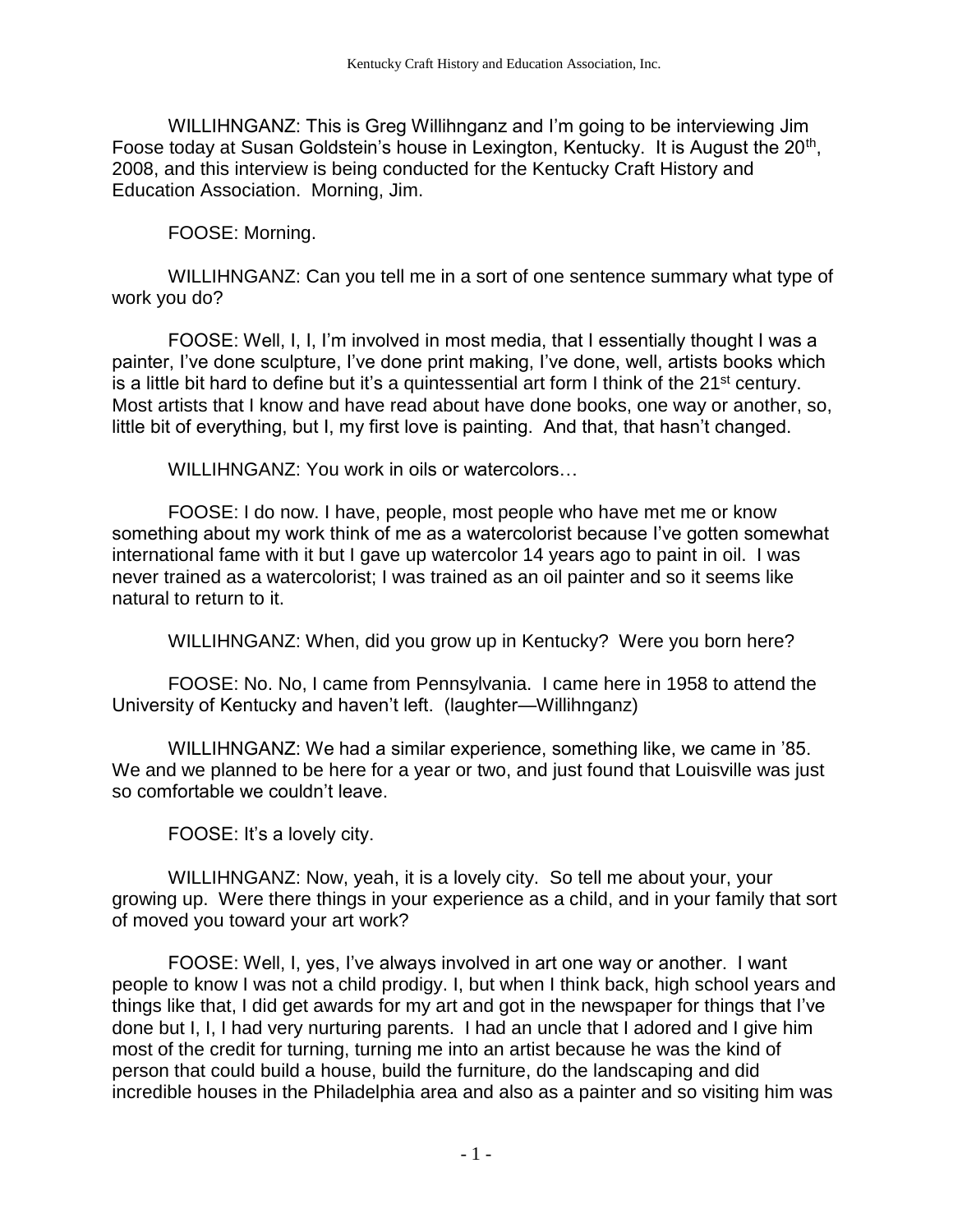heady stuff for me so had a lot to do with, early growth I guess. I had a sister that could have been a very good artist if she hadn't spent so much time teaching kids in high school, you know, because art, sometimes I feel selfish for doing it because it takes, it takes concentration. It takes time alone. And painting in particular is a very monkish sort of business. You don't do it with anyone else, you don't do it holding hands, you don't, you, you go to your studio and you make images and it doesn't rely on anybody else. It's only you and what comes out on the canvas or paper or what ever medium you're working with. But my uncle had an incredible influence. My father made cartoons. Never published but, there, there are some genetic connections I, I suspect, but I've always, I've tried so many things else and failed at it, I, I tried to do art and I did okay with it so, I guess that's what I do.

WILLIHNGANZ: In your, in your education, were there opportunities for you to experiment, to learn about art?

FOOSE: Oh sure. I, I had, I had plenty of times to, you know, I, I had good teachers. I have actually became a teacher and I find that when you, when you take on the role of teaching, you emulate those who have taught you and so when they allow things to happened then you interpret it into your time and you allow things to happen.

WILLIHNGANZ: So, were there formal programs that you took as you were growing up?

FOOSE: Well, I went through high school and through college. That's it.

WILLIHNGANZ: Were you doing art in college?

FOOSE: Oh yes.

WILLIHNGANZ: That was your major?

FOOSE: Yes. My major.

WILLIHNGANZ: Okay. And that was at UK?

FOOSE: Yeah. UK.

WILLIHNGANZ: Okay, and did they have a fairly eclectic program or was it pretty much focused in one area? Did you…

FOOSE: No. When I was there in the late '50s, early '60s there was a different kind of teaching going on. What, and I explain it by what we have now. There tend to be specialists. People, if you're a sculptor, you're a sculptor. If you're a printmaker, you're a printmaker. But my teachers were teachers who could teach an art history, they did painting. They, they did almost anything they wanted to do and often interchanged, so I, I was tutored under that sort of background and it helps, I, I, I think,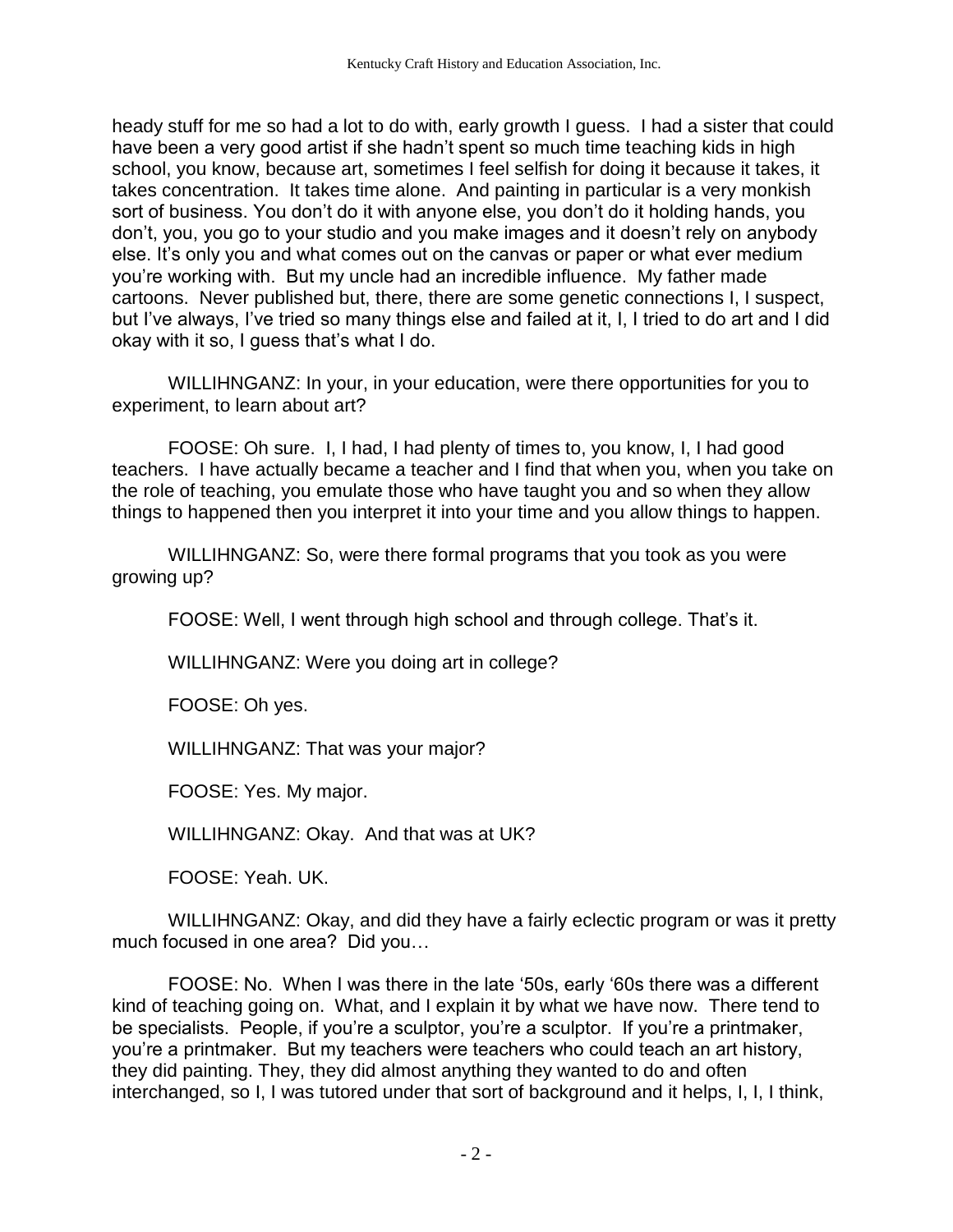although it seems impossible to do that now, I think it's a better way of teaching. It's a better way because anything's possible, but UK art program, particularly when I was there was pretty well expanded. It wasn't large. Not nearly as large as it is now. But I keep coming back to the teachers I had. Men that, and women that were helpful to me and I think as, as a person who just retired recently from teaching, I realize that you never shake your teacher and I, somehow that just connects.

WILLIHNGANZ: Now, did you ever have a primary mentor at school?

FOOSE: No, no. They were all, little bit of every one. I, one of my teachers that I talk an awful lot about and have talked a lot about was Ray Barnhart who retired in I think 1969. I was still there, and actually not in classes, but I knew him and moved to California and was making art out there until he was 93 and I, he'd still be making art had he not been involved in an auto accident which was very tragic. But I remember Barnhart gave us a talk at the museum one time during one of his retrospectives, as one of his students, and I reminded everyone that he would always say, "You're my worst student. How did you get what you're doing?" He never let go and even, when I, I saw him just a few days before his accident in California and he was still my teacher. He was still teaching me. He wouldn't let go and, another quick story. I had built a studio in Lexington, which anyone would think it was a good studio; very large, with skylights and proper lighting and he came to visit me and I asked, "Would you like a drink." And he said, "Yes." Well, he said first of all, "Do you have a glass?" And I said, "Yes." And he said, "Do you have ice?" I said, "Yes." He said, "Do you have good quality bourbon?" I said, "I think I can give you something." He said, "I'll have a drink." And he looked around the studio, which is architectural beauty, and he looked up and he looked at me, just as I'm looking at you and he said, "I'm proud of you. But I don't know why." So, his wife assured me that he was proud of me but he just, he never let go of the fact, and I was a terrible student. I was not focused. I dropped out a year to become an artist, I was a miserable failure at that because I just, I wasn't disciplined, but he, he, he always reminded me that, I had a way to go. But I, when I came back I was a more serious student and recently married. And that's like auto insurance, you get better rates. (laughter—both)

WILLIHNGANZ: So, you, you mean when you came back to school?

FOOSE: Yeah.

WILLIHNGANZ: You got a bachelor's degree and then you went out and taught for a while or…

FOOSE: No, no. I got a bachelor's degree and then I went into, I, at the time, I could have taught, but the pay, the annual pay was equal to exactly equal to doing what was then called commercial art. Graphic design. So I had a whole 25-year career in that. Mainly began at the university 'cause I never, I've been at the university since 1958. And I was the art director for UK press for 7 years and did a lot of their books and in '84 I was offered a tenured track position to teach and I decided well, maybe its time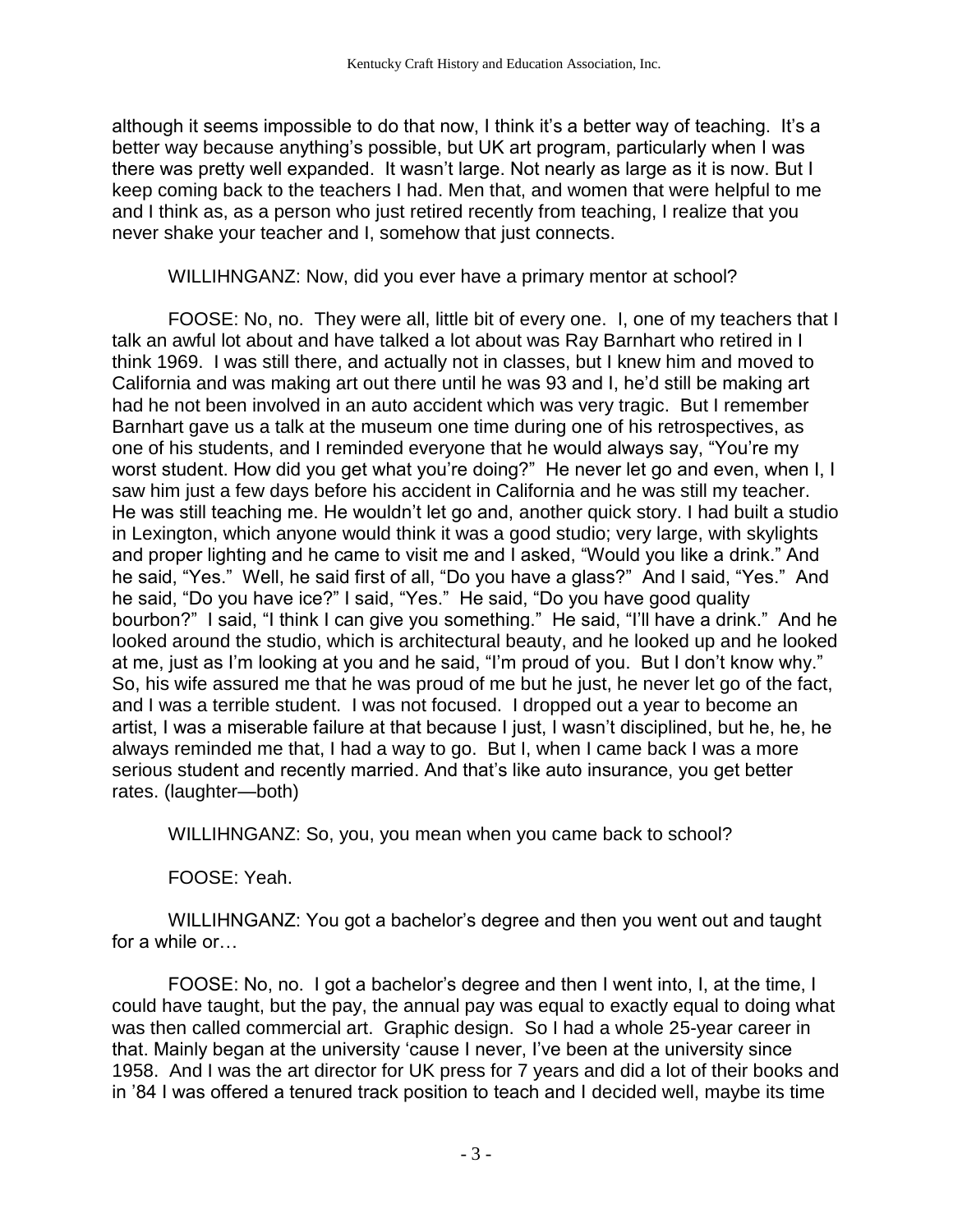for me to teach, so that, looking at, thinking about it now it seems to have gone very fast.

WILLIHNGANZ: So, you taught then in the art department. You taught painting.

FOOSE: Painting.

WILLIHNGANZ: And graphic design and all.

FOOSE: Yes. Yes, I sort of started doing that because they, they had a so-so program but it wasn't focused and I made it into a successful program but it got to the point where the technology, computers, things like that were needed and there were financial issues at the university about whether they could do it or not to do it and I had no interest in computers. My students know I have probably thousands of emails that I've never gotten. They're out there in cyberspace, that I've never answered because I don't do that and so, painting became more attractive to me so I focused on that.

WILLIHNGANZ: I see. In your artwork, it sounds like a lot of your work has been because, the force of your employment has been oriented to very functional needs, but sounds like you've also done a lot of personal work for your own aesthetic expression.

FOOSE: Well, that can be addressed probably, probably pretty simply. Graphic design, in its purest form, you're doing art for something for someone else and, and the derogatory statement is well, its not really art because you're doing what someone asked. But at a top level, which I always tried to do, you're respected for what you're doing. You're asked to do it and you get very little influence, you know, you're convincing in your presentations. But I never saw the skills, the discipline, the focus to do that any different than painting. So, I've always painted. I never gave up painting. I was painting while I was doing that. I mean, seven, seven day a week perhaps. One was paying a salary and the other was paying me a salary too because my paintings sold very well. So, I never, I never made a dichotomy between the two, what was art and what was not art. And that's a continuing argument but I'm so far away from that now I wouldn't know where to begin, particularly with technology involved in today's, today's practitioners.

WILLIHNGANZ: Now, when you've done painting, has that been painting on commissions? Have you done portraits or specific things?

FOOSE: No, no. I, I've done 10 or 12 commissions I suppose, a half a dozen portraits, but no I've always painted what I wanted to paint and exhibited and such.

WILLIHNGANZ: So, how do you paint?

FOOSE: How do I paint?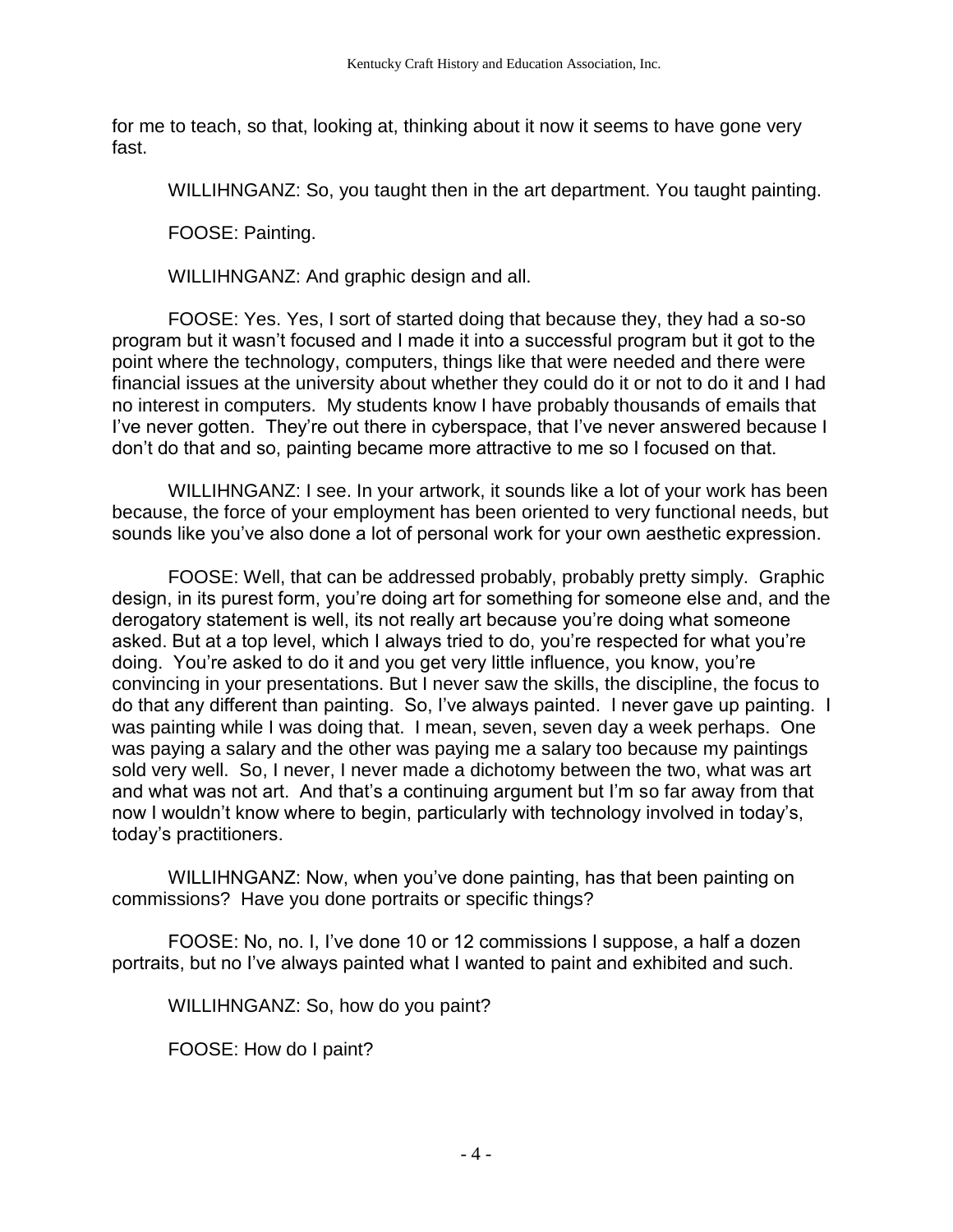WILLIHNGANZ: What comes to you first? Do you have this idea or do you see a color and want to build around it or is it a shape or form thing or are you making a political statement?

FOOSE: No, my, my earlier work could be misinterpreted as being nostalgic but it wasn't and people with, with training knew that. The act of painting in itself is for me, just making something that wasn't there before. I have no political agenda. Well, relatively recent landscapes and water, there's a creek in Jessamine County that I painted often and I painted winter and summer. I've done probably close to 200 paintings both watercolor and oil before I transitioned totally to oil. And you'd see a bright yellow spot in it and people would say, "Well, what's that for?" And I'd say "It's a Pennzoil can." And it was. When someone trashed, some of the paintings I did along that creek, I remember one time I was out making drawings in preparation for a painting and this terrible smell came out and I had to find out what it was and it was a bag of, a big black trash bag full of rotten meat that someone had just tossed there. So, there's other evidence of man being there but what really attracted me to the creek to begin with, and it's, I worked there for several years, is the raw energy of the place, because it floods. And you, the road goes a long the side, which you can see after a heavy rain there is a, you can see things go out in the tree, which is above the roof of the car and you project that laterally and you think, "My gosh, I'd hate to be here when that happens." But what it's provided is a continuing source of interest. Because the creek's there, the bank's there, the road's there, but little things get washed down and pushed out, back in and the stage is constantly changing so, I can spend, if I chose to, probably the rest of my life doing that. But I, I moved on from there. So, I don't know if that answers your question about what draws me to it but early paintings of barns, white houses and things of that nature were often thought of as nostalgic, but not, not again to the trained eye. 'Cause there's no cuteness in it, there's no open buckets, there's no things that happen to people that do that. I'd have saw them as objects to paint. Had I lived somewhere else, say in, in the Bahamas, I'd probably paint bright, brightly colored houses with palm trees or, if I lived in another area of the country I'd probably paint something else. But I paint what is around me. I don't have to go far for my motif. In fact many, a whole series of paintings evolved around a small pond I have. Well, not a pond, but a, containing water tank with, with Iris leaves growing. Water Iris. I did a whole series of it but that was just right off my porch, so.

WILLIHNGANZ: Tell me about your process. Do you ever work from photographs?

FOOSE: I work, yeah, I take photographs. I don't do sketches. I take photographs. I, the, the photographs are, they, their not composed. I know good photographers, they spend hours composing. I, mine are not composed. I, I just take them as notes. I get 'em. I don't get. Em. But they're a quick way of gathering a lot of information but mainly its, its getting back to what drew you to it in the first place.

WILLIHNGANZ: So, when you're out and about, waling around a creek bed or whatever, do you like, stop and say, "This. That's a picture?"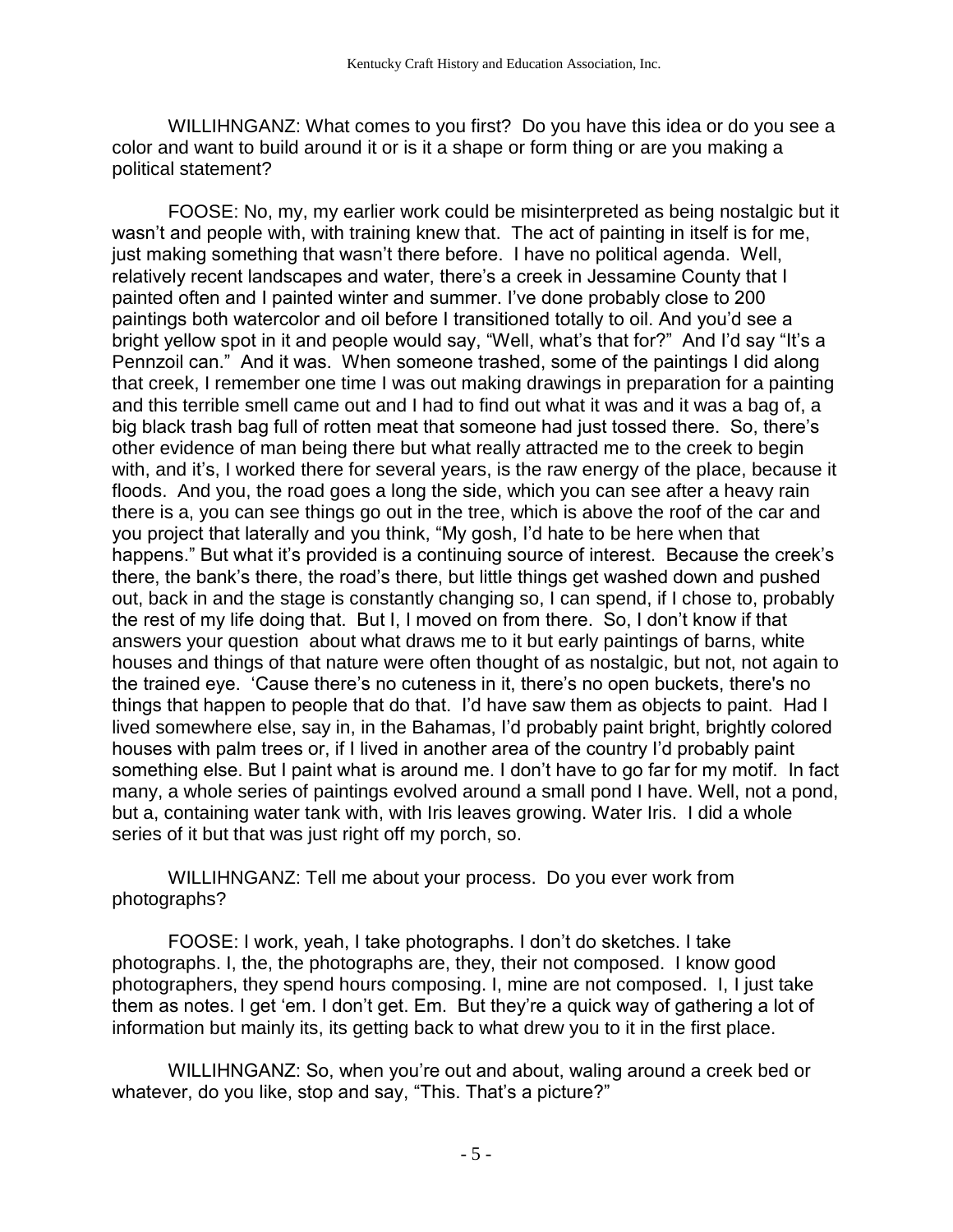FOOSE: Oh, sure. I think, you know, since the advent of photography, I could spend two hours talking about the relationship between photography and art, I mean, its been well documented, is, we see differently now. Even riding in a car with the windshield framed in makes a frame around a painting and there's thousands of images like that. But, I, I, recent years, its hard to say how long ago that was, the phenomena of nature, interestingly, for example, just walking looking down at the grasses, in the grasses when there's been a flood or high water, how it sort of weaves in and out of the, the rocks, fascinate me for an abstract painting. But I've been quoted as saying, the, can't remember my own quotes but the agitated frenzy of nature interests me, but yet they're beautiful things when they're done 'cause they involve color, and they involve surface. They involved everything a good painting involves. But underlying it, there's a, there's a danger in what I see. But just like the Pennzoil can, I'm not beating some drum for ecology or the EPA or something like that. I try not to pollute, but it seems like we can't escape it 'cause people just don't care. If I've ever attempted to throw something out the window when I'm driving I think of my farther because had I done it, I not only, well, he not only would have stopped and had me pick it up, he'd have had me pick it up a mile in each direction just to teach me. So, I'm hoping to pass that on to my grandchildren, because you know, we have to do that sort of stuff. But I'm not, I'm not an overly active, I don't belong to any organizations or anything. I just quietly do what I have to do.

WILLIHNGANZ: Yeah, my father taught me just; always leave the place a little cleaner than you found it.

FOOSE: Yeah, yeah. It was the same way when I was going thought the terrible teens, I guess. He didn't care what I did, as long as I cleaned myself up after it, you know. Cleaned it up. Like one time, I was building a model railroad set in my basement working with plaster of paris and chicken wire for a tunnel, you know. You can imagine what was going on there. And I hit my hand with a hammer and I took my hammer and I threw it. It went right through the wall. Well, I got the chicken wire and I put it in there, got some stuffing in there, put the plaster of paris, smoothed it out. You can hardly see what happened. And like George Washington was supposed to have said, "Well, I just threw a hammer." (unintelligible) Well, you've done the right thing and walked off.

## WILLIHNGANZ: Wow.

FOOSE: Never, never, never gave me a lecture on getting mad. He said, "Well, you've done the right thing. (unintelligible) okay, but you've cleaned up so that's fine." So.

WILLIHNGANZ: Wow. That's impressive. Are you acquainted with Neil Di Teresa?

FOOSE: Yes, sure am.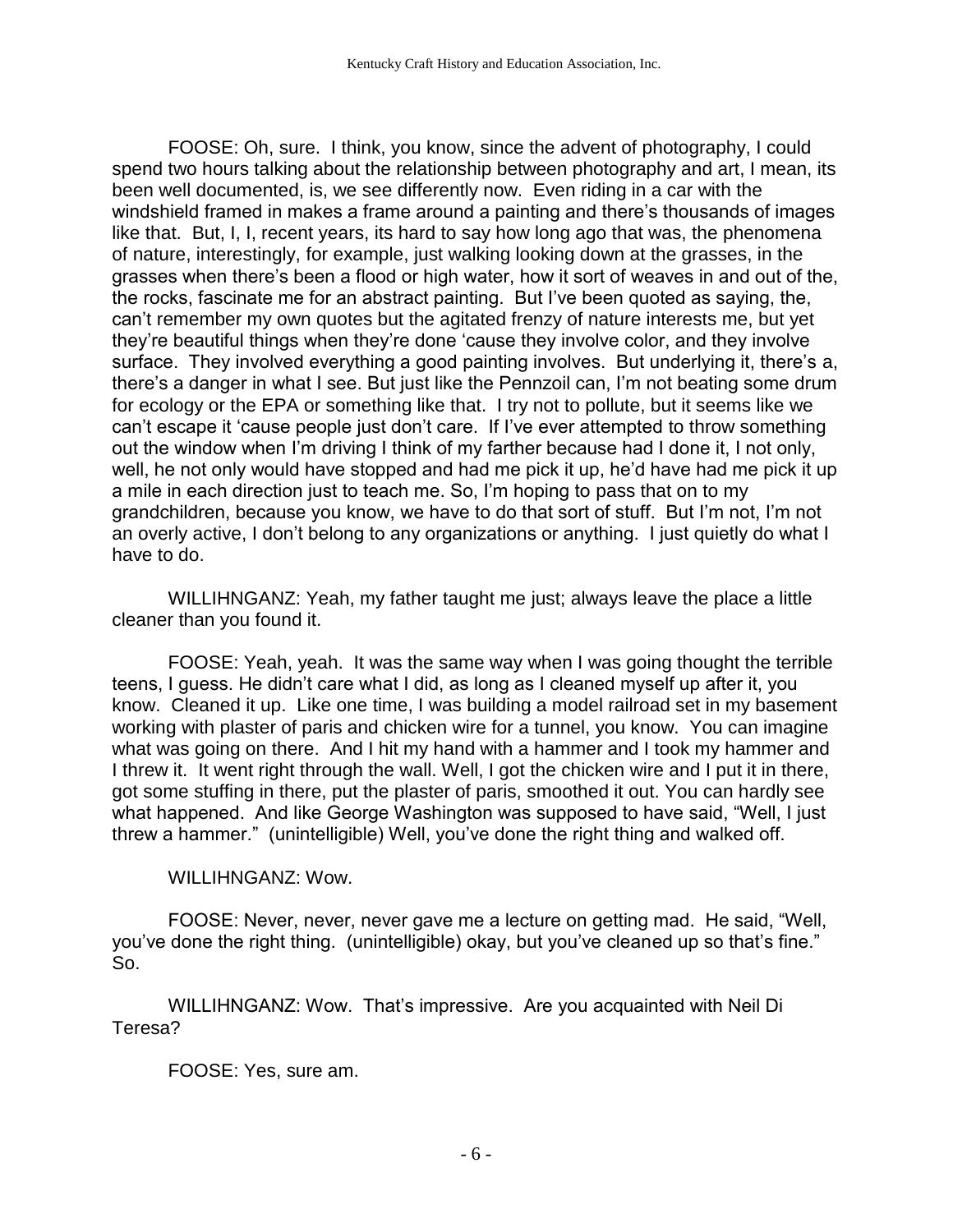WILLIHNGANZ: I was at his studio doing an interview with him and he talked to me about using photography so that he had a scene that he liked and then he wanted to put some figures in it and he put this up on his computer and then he took his figures and of course, he'd throw them in to Photoshop or what not and you can shrink them down and then put them where you want them and he, he arranged the elements of this picture and then when he got it the way he wanted it, print out sort of a blueprint, if you will, and then paint from that.

FOOSE: Mmm, hmm.

WILLIHNGANZ: Do you use any kind of similar mock-up process?

FOOSE: Go back a hundred years. I use a hundred year old process. (laughter—Foose). I'm aware what a computer does. I mean, I'm not totally, I'm not totally unaware of their, what Photoshop, things like that you had mentioned. But, I manipulate photographs as well, and, but, I have a show opening in 19<sup>th</sup> of September and its called Flora and Fauna and what I've done is gone through magazines and other kinds of sources of objects. It could be a plate it could be a slug, like a slug slug. There's one with a rooster in it and I've cut all these out and arranged them in to collages based on where I want them to go and made paintings from it. So, that's what he's doing but he's using technology.

WILLIHNGANZ: Right.

FOOSE: And I don't know whether he's doing it better. I admire Neil. I've known him so many years, quite a few years. Its, even when I was taking photographs of houses and barns, I would manipulate, sometimes standing in one location, move two feet to the right, two feet more to the right, and just click, click, click and then glue 'em back together to get different distortions, so, but even then, when they were, the other, I don't care what you use, whether its Photoshop or, personally, I don't' care what any other artists use, whether its Photoshop or a collage, just don't let 'em know what you're doing. I mean, I have a lot of tricks that I do, even my studio assistant who is supposed to be with me today, slept in apparently, he's probably the only person in the world that truly knows what I do, other than my daughters I suppose, to some extent.

WILLIHNGANZ: Okay. Let's see here. Now, has, has your work changed over time?

FOOSE: Oh yes.

WILLIHNGANZ: How has it changed?

FOOSE: Well, its certainly a lot more colorful, I mean, more variety of color, but I would say, I was actually part of a, a one man show at a museum in Evansville, Indiana, Owensboro and they own a large painting of mine done, oh, I want to say 30 years ago, so when this show happened about four years ago I had the new work. 11 new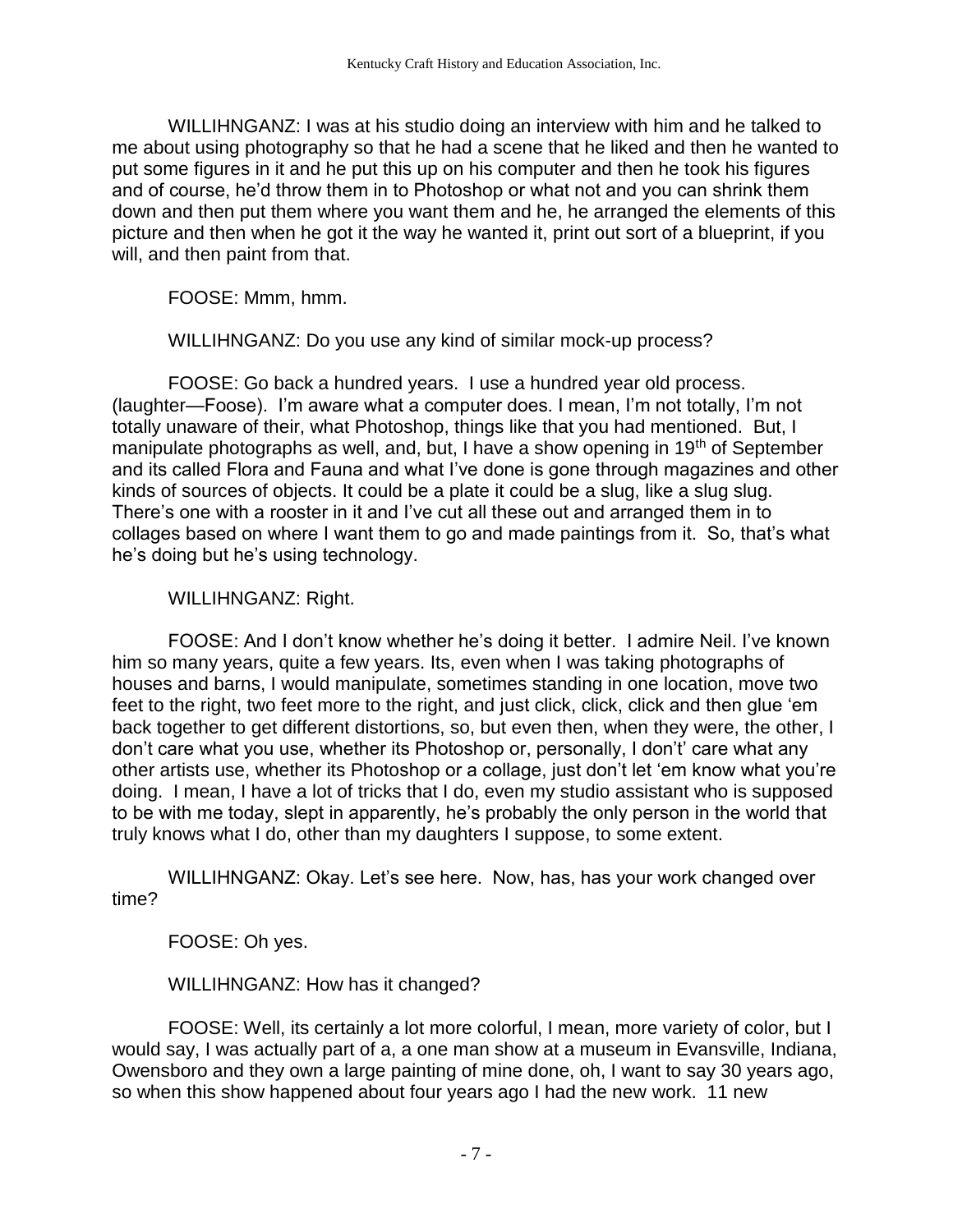paintings and someone asked that same question, "Why is there so much different?" You know, I couldn't explain it except it's been 25 years and if you're not changing your not making art. So, Picasso said, "I'm about three years ahead of my public." Takes 'em about three years to catch up. And a lot of my public hasn't caught up. They don't know what's gonna happen next. But, I've had a couple stages in life as an artist because I do exactly what I want to do and again, you get someone with a trained eye that's followed my career, you can see how these things have grown and how things that happened years ago are now coming to fruition in, in recently.

WILLIHNGANZ: Do you do any sort of social commentary with your work?

FOOSE: Nu, uh. Other than the Pennzoil can. (laughter—Foose)

WILLIHNGANZ: So it's strictly basically an aesthetic appreciation of your subject?

FOOSE: Yeah, shapes, forms. The process is fascinating too because it takes time, and it, I would hate to do anything that I've already figured it out in advance. I like the idea of causing problems and shaking the work up, but some people, I suppose, are happy with the fact that they learn a certain style, a certain body of work and they never change. Art history books are full or artists that have gotten very rich and have, they have not changed, they've just gotten bigger work. They have bigger studios and more help and stuff like that but they haven't, their work hasn't changed at all. I, I always sought a change and, and hopefully, that can, well, that's just he road I've taken.

WILLIHNGANZ: Yeah, I read an interesting quote by a filmmaker who said his process was he was always looking for new problems or difficulties that he could get himself into that he could creatively solve to get out of.

FOOSE: Well, that's a good, a good, I would agree to that.

WILLIHNGANZ: Yeah. I expect so. So, so, do you use any unusual techniques in your work?

FOOSE: Not really, there's, I, sometimes I use strange tools. Like watercolor is a very delicate medium, or can be done on paper, which is subject to being torn or ripped or something like that and I, for a while I was doing bushes and tree, tree lines and I was using, instead of a sable brush, which most watercolorists use, I was using a brush, steel brush that you work concrete with because I could incise into it and get the feeling of it in an abstract sense much faster than if I tried to paint hair by hair, so to speak and that, I don't think I invented that. But you know, sometimes I use my hands. I don't, I don't do anything that hasn't been done before. It's how you do it. You bring your own calligraphy to it to, to some extent.

WILLIHNGANZ: Tell me about your, your studio. What's it organized like? How does it work?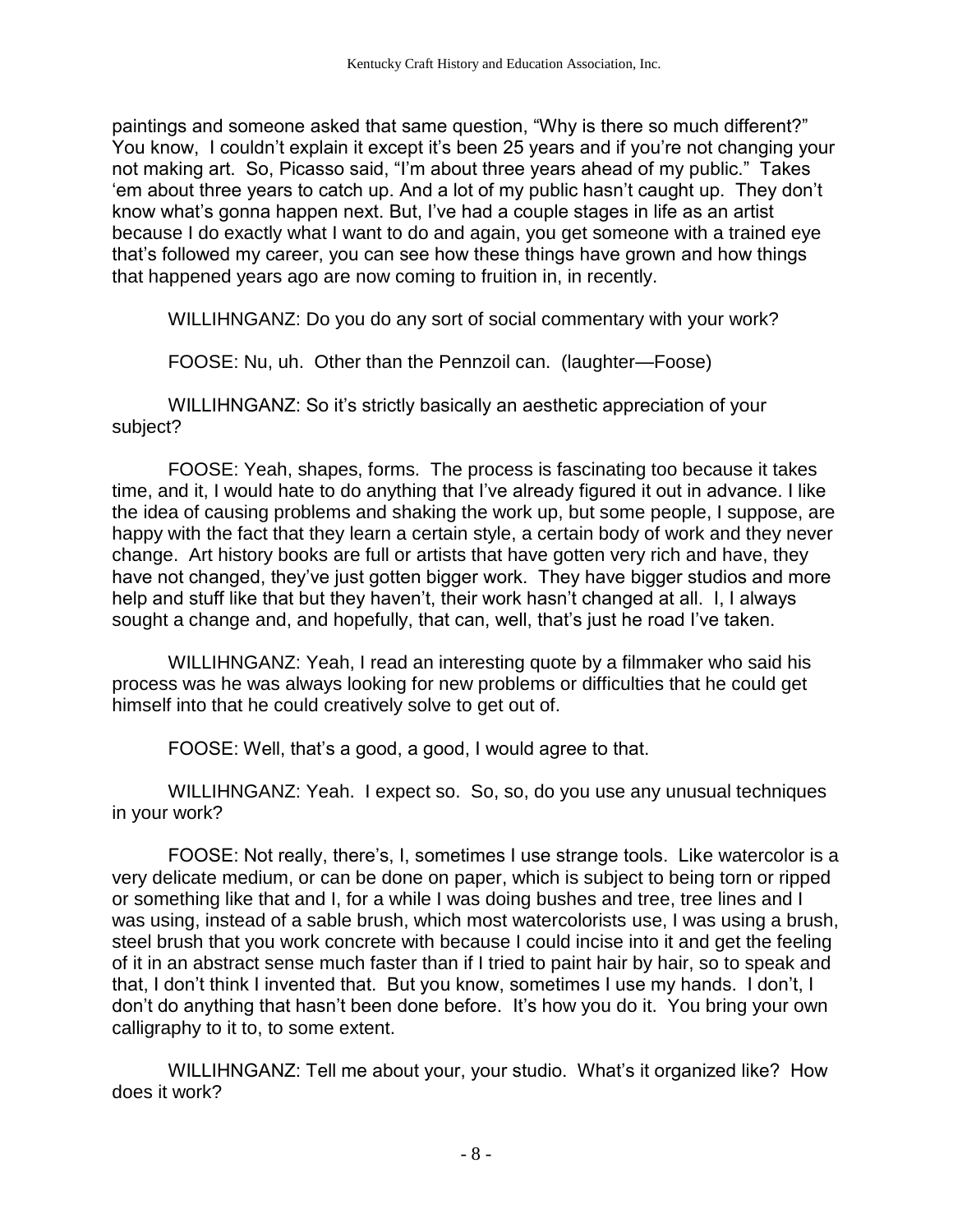FOOSE: Well, right now it's in disarray because I'm moving to Atlanta and I've had five studios since I've been in Kentucky. One that I built which was very beautifully appointed and right now I live in a house built in 1870 and essentially the whole house is a studio. But there's a certain order to it. I speak of it in the past because most of my belongings have already been moved to Atlanta and I'll be joining them in probably another six weeks but it takes a certain amount of order but every artist has his or her own order and what seems like mess to some is not to another. And I'm not obsessively neat. But when I taught painting, particularly oil painting, the students would like to splatter it all over the floor and on themselves and on their pants. Sort of took a pride because they had it on their pants. And I just sat there and looked at them and said, "The object is to get it on the canvas and not you." So to that, that extent, I'm a little bit neat.

WILLIHNGANZ: Tell me about exhibiting your work and that whole process of getting out into the world.

FOOSE: Well, in the earlier years you do a lot of searching. Now, it's, they search you out. I recently was informed, that one, one of my paintings for the embassy in Botswana, or something or other, (unintelligible) but earlier years I did a lot of out door art exhibits, enter any possibly show that I could enter to show in, particularly if there was prize money involved and once you do you just, you keep doing this and if you do it enough, you get recognized and people start to notice you and good people, museum directors and like Steven Daugherty who, art editor of American Artist. He, he juried some shows I was in and then started to give back in a sense and when, when, I had a retrospective with the UK art museums, they asked him to write the essay for. He said, "Oh, yes. I've been following for years, his work for years." But in his case, there's humor involved at times. I remember I was invited to a conference up in Spring Green, Wisconsin, which is one of Frank Lloyd Wright's studios, for a watercolor symposium and Steven was also on the panel and he, he's, he's a dandy sort of little guy. Not a little guy but he dresses in a bow tie and stuff like that. Quite the opposite of me. He, well, someone in the audience asked the question, "What do you think about a how-to books?" And I've never been one to sugarcoat it. I just, well, they suck because they show you one way to do it and it's just like repetition. Well, he's sitting there watching me like this and he says, "As editor and publisher of many of those books, maybe we should talk." (laughter—Foose). So, he's, he's never forgotten that. And he also, another interesting anecdote, which he's never, never forgot was, I get, my process, and this might answer some other questions, my process, I get focused on an idea and I'll just run it to the wall, see what I can do. There is a plant, which I'm told is South Africa's natural, national flower. It's at least about a (unintelligible). I don't know if you know it.

## WILLIHNGANZ: I do not.

FOOSE: But it's a beautiful plant. Its bloom is interesting. And I was at a friend's house one, and when they dry, they become a certain shape, a certain form. If you let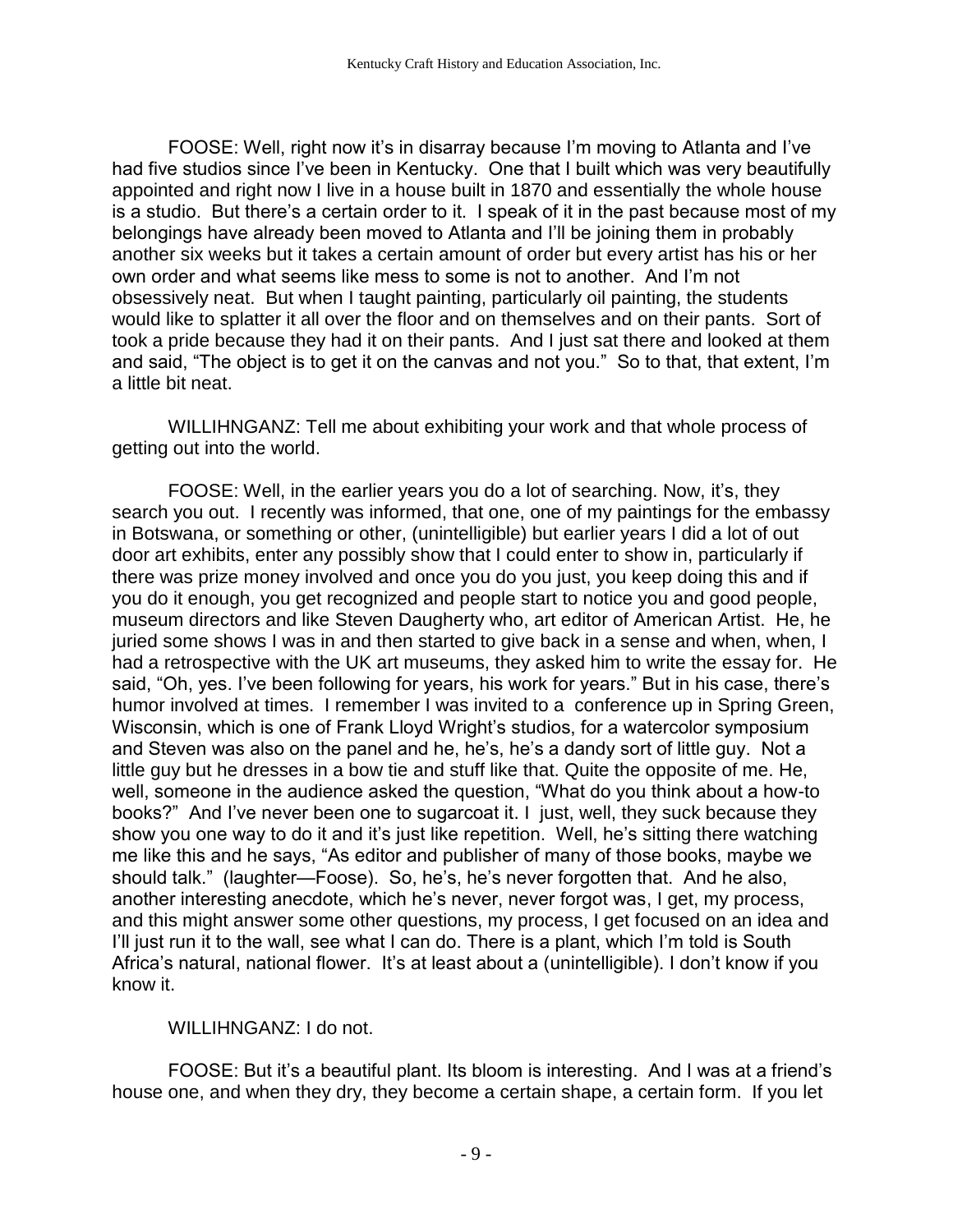'em dry, let 'em dry in water they do one thing. They're named after Proteus, the Greek philosopher I guess who had the ability to change and become different things and I, I did a series of these. I was going to do prints of them and wood cuts and ended up doing a bunch of paintings and I was so focused when I went to that same conference, we were putting on nametags. Again Steve looked at me and he said, "You see what you wrote on there?" I said, "What?" And I'll go to my grave telling you this is true. I put "Jim Proteus." (laughter—both) That's sick. (laughter--both) But it, it happened.

WILLIHNGANZ: Tell me about your involvement with art associations or organizations.

FOOSE: Well, again, if you hang around them enough they'll ask you to do things. I've been involved in many, belonging to, to organizations, watercolor societies they call them, like Watercolor USA, which I was one of the founding members of it. But local, regionally and locally I was involved in the Kentucky Guild of Artists and Craftsmen and Lexington Art League. And if you have enough passion, and you're physically able to, they ask you to do things and so, you do them. But you don't do them all for the rest of your life. You contribute what you think you can contribute and don't do much more.

WILLIHNGANZ: So, have you been involved with the Southern Hounds, at all?

FOOSE: No. No.

WILLIHNGANZ: Okay. And have you been an officer in these organizations?

FOOSE: Yeah, I've been, I've been sitting on the board of directors. I was president of one, corresponding president, corresponding something or other, the other.

WILLIHNGANZ: Tell me about the Guild. When did you join that? The Kentucky Guild of Artists and Craftsmen.

FOOSE: Probably, and don' task me the date of this 'cause I don't know. Probably, well it was the first year they had their first fair because I did the poster for it. And I, it was always, Kentucky Guild of Artists and Craftsmen but it realized heavily on craft, not that I make a distinction between what is art and not art. But they're outdoor shows were not necessarily conducive to putting paintings up where as if you had ceramics or glassware or leatherwork it could stand it a lot easier, but for quite a few yeas I was very much involved with it.

WILLIHNGANZ: What have you, did you serve as on officer on the Guild?

FOOSE: I was on the Board of Directors.

WILLIHNGANZ: For how many years?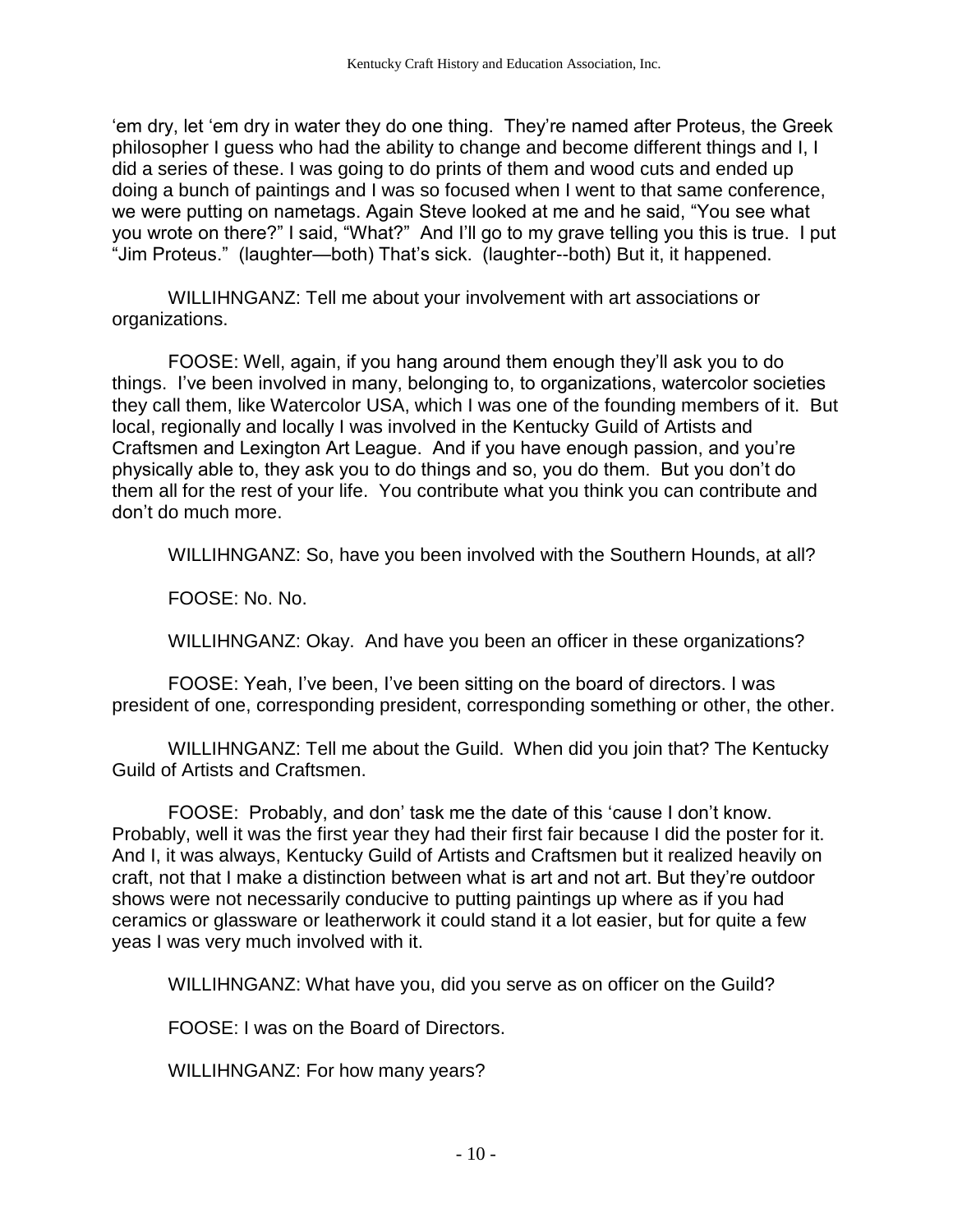FOOSE: Oh, 4, 5, 6. I don't know. Its ancient history.

WILLIHNGANZ: This would have been during like the '70s.

FOOSE: Yeah.

WILLIHNGANZ: Yeah, okay. And then you got less active but you maintained your membership. Did you still show there?

FOOSE: No, no, I just, it wasn't where my interests were. I felt I contributed where I could contribute. I met a lot of good friends in those, in any organization like that but it doesn't, there's a time and place for everything that you do and even though I've been asked and served on many other types of boards and stuff like this, like Living Arts and Science Center, locally, I do it with the caveat that if I feel that I'm contributing, not telling them what to do but I feel like I have a contribution to make, if I don't, its wasted effort for both them and myself. 'Cause I don't, I pulled away form these organizations.

WILLIHNGANZ: Well, I assume, to some extent you've become busier as your work as become more popular.

FOOSE: Well, sure. But many times it involved travel but, a lot of early years going to out door craft shows or exhibiting in Virginia, Marblehead, Massachusetts, or Ohio, wherever, you would get in the car and travel with your work and then you, I'm tired of that.

WILLIHNGANZ: Well, I can understand that. Have you traveled overseas?

FOOSE: Oh, yeah.

WILLIHNGANZ: Has that affected your work, your perspectives?

FOOSE: Yeah, it, it definitely does. I've, I've had three exhibitions in Germany. My work has been in France, China, South America, god knows where else. And I, in 1980, I guess it was '81 I was invited to teach at an art academy in Trier, Germany and at the time, there were only two other Americans involved, being asked to do that and I was invited there because of my reputation in watercolor internationally and my shows were in watercolor. But any time I travel, even within the states and spend time, like I spent 13 summers in Colorado with an art school, it always takes me at least a year to get used to the surroundings, but I, I bring back different perspectives, particularly in Europe there's a different aesthetic than American art. You're either pure American or pure European or sometimes there is a blend involved. And, I like, I've been fortunate to travel many places in the world. And like, even in England, when my children were small, another family friend and their, two of their, two boys, I have two daughters. My daughters were about 10 and 12 at the time. We flew to England for a month. We had rental cars. We sort of followed each other. We flew to Scotland and came down through the Cotswolds and places like that and ended up in London for the last, last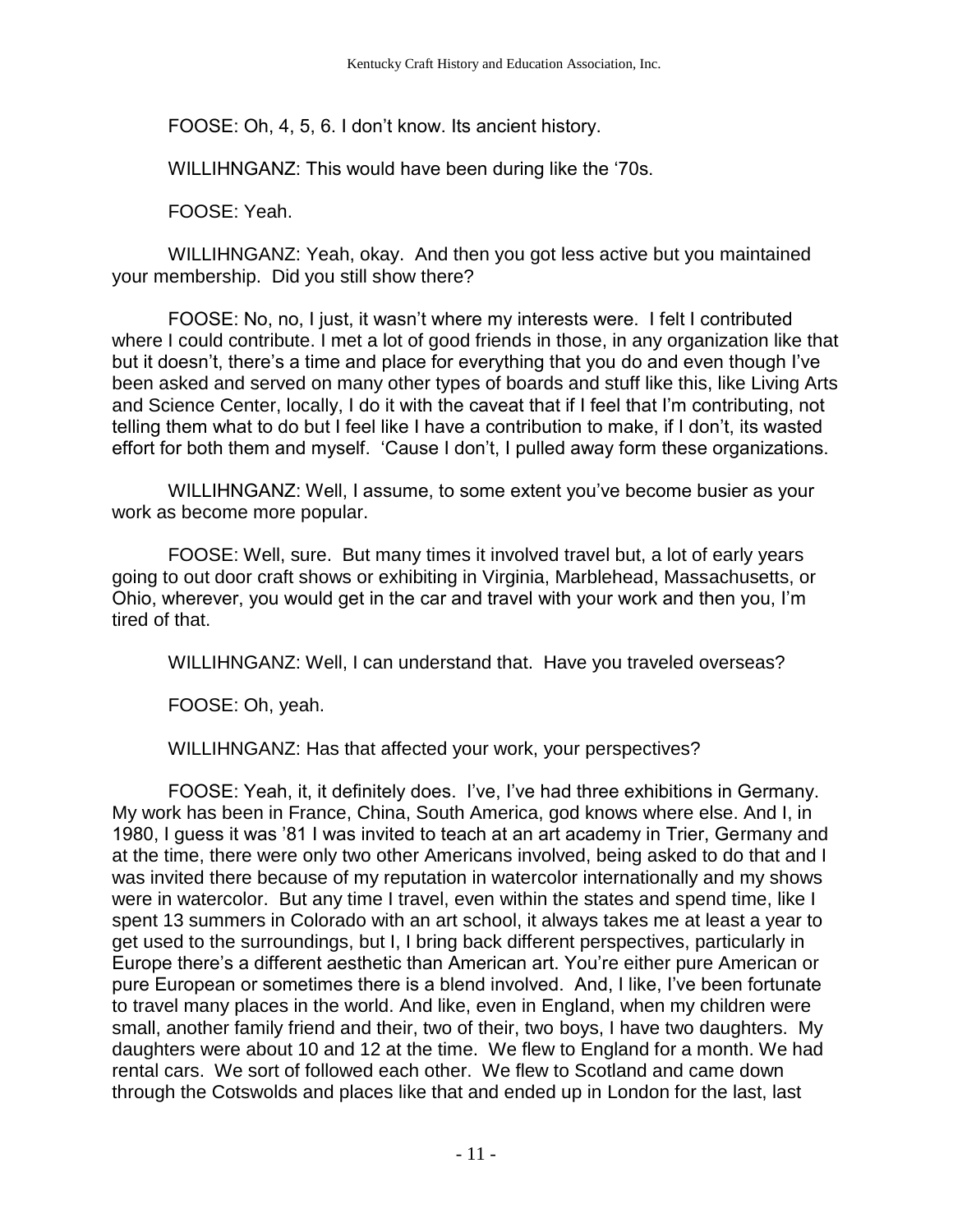week of our trip but trying to find certain places from maps and the hitch was, we had, we two little green cars and they were, one would go this way, had gone this way and we never really connected. But there was a little red car that was doing the same thing we noticed. Sure enough that red car, like again that Pennzoil can got into my paintings. I put spots of red into my paintings, which, essentially you can paint most of England with four or five colors as long as there's a green or a blue involved. And white, perhaps. But I started putting red into it, because it got humorous after awhile. We stopped, my family, we were looking for what they call Elephant Rock or Elephant beach, which is supposedly, had semiprecious rocks on the shore. Which is perfect for kids 10 and 12. Two daughters. We never did find the thing but we stopped, there was man walking, this was in Scotland. There was a man walking, we had two cars and we stopped, asked him where, Elephant Rock, I think it was Elephant Rock, He had a big armful of rhubarb. He started making gestures, he was talking. I didn't understand one word of what he was saying. He was speaking English. It just cracked us up. I have never forgotten that, you know, and to this day, I could do a mental drawing of it because he was just such a character. But, yeah, travel expands, expands your ideas, expands your viewpoints, different museums, different world.

WILLIHNGANZ: I have a very similar experience. The first time I drove out to see my wife's family in Rhode Island and I got out of the car, walked into a store to ask for directions. I got back in the car and was laughing so hard. I didn't understand a word he said. (laughter—both) It was such a weird form of English.

FOOSE: Well, the dialogue was so, I did not understand one word he said. We thanked him and drove on.

WILLIHNGANZ: Now, you were in the first Guild show I believe and that was the one where they had the rain and the hail and everything else. Were you doing watercolors at that point?

FOOSE: Yeah, I was really, I think, Susan sent an email that, someone reminded me of that. Yeah. I didn't lose what people thought I lost 'cause there was a tent. We had plastic put over it but watercolors are not necessarily survivable in a heavy rainstorm if you don't have a tent. But that's part of what you did. Most things don't survive except perhaps ceramics might be okay. But I, I don't remember losing a lot of stuff that time. I do remember cussing a lot at the rain gods. I've always, my observation has been, the years that I was doing that, that god didn't like outdoor shows, since it always rained and the Guild, early in the spring was the spring exhibition and so it, in Kentucky particularly, its, its very iffy. If you do it in the fall it's very hot and you don't know what the weathers doing so, but that, that's a part of my life that's so remote now that I barely remember detail.

WILLIHNGANZ: I understand. You subscribe to periodicals for your craft?

FOOSE: Sure, I read some. I, not as much as I used to but I, this move to Atlanta has reminded me that I had too many books. We moved, somewhere between four and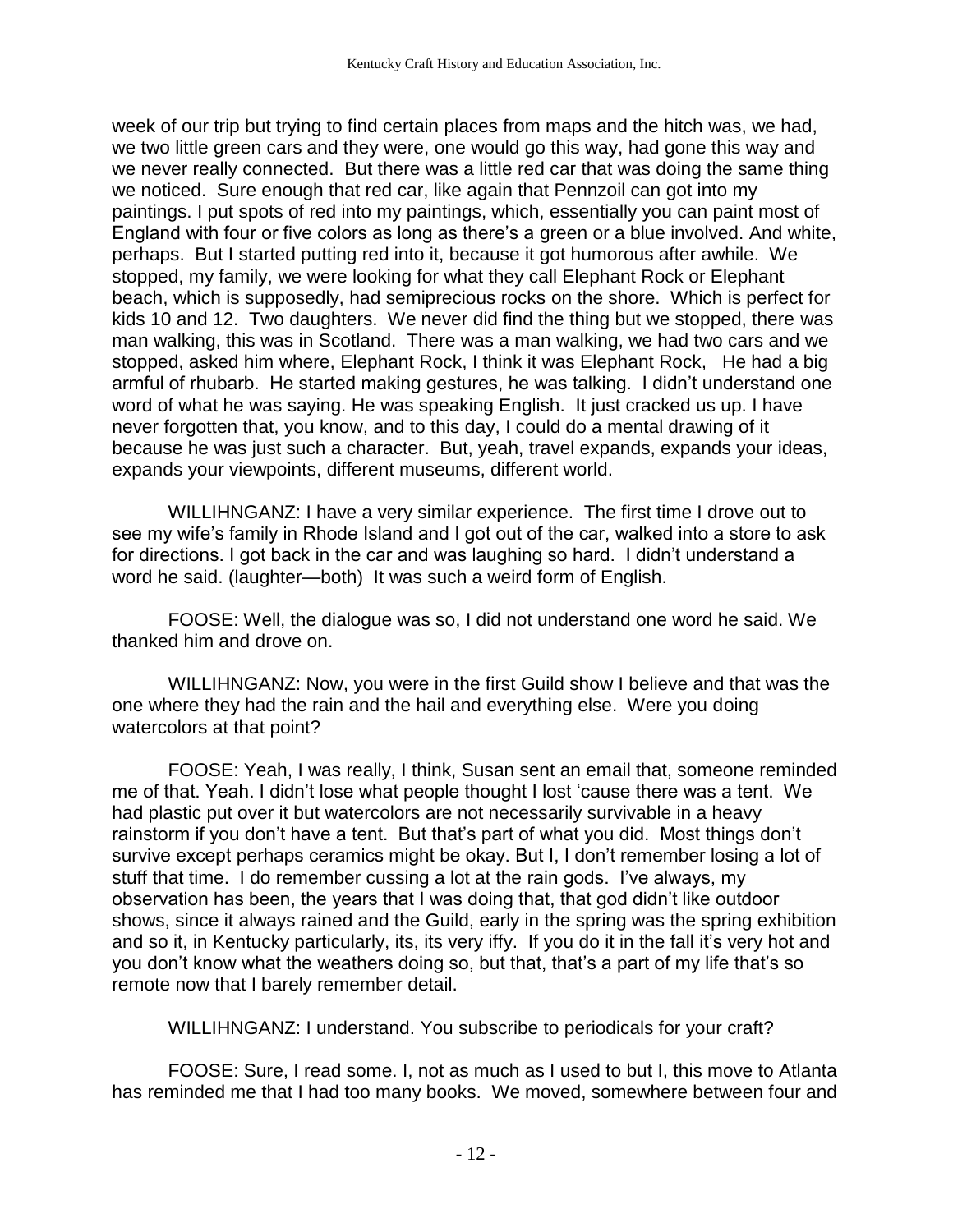five thousand books. Where I'm moving to they've got a library for me so that'll be cool but, art is continually changing so, Art News is one of my favorites. I get to see others as well, but I, I don't, I don't do it generally.

WILLIHNGANZ: When you got into the, The Guild and got involved in the League, I believe you were with…

FOOSE: Art League.

WILLIHNGANZ: The Art League. Was that important to your growth or your development as an artist?

FOOSE: Only as much as I got to make good friends with other artists and talk about similar issues. It's hard not to look at someone that does something really well and not try to imitate it at some point or another, but mainly its comradity and collegiality of these friends.

WILLIHNGANZ: Did you get into any kind of cooperative artwork with anyone else or involve, or you've pretty much always been just independent.

FOOSE: No. I've been kind of a loner in that issue.

WILLIHNGANZ: I interviewed Linda Fifield last week.

FOOSE: I don't know her.

WILLIHNGANZ: She's a, she's an interesting lady. She strings beads, which is something I thought you gave up in about second grade, but this lady strings beads, which the Smithsonian displays because she's fabulous.

FOOSE: Right.

WILLIHNGANZ: And she and her husband, her husband is a very good wood turner, and he makes what she calls vessels, these basically hollowed out pieces of wood. And then she'll do decorative bead work around the top and then he'll do little carvings on the top and they sort of work together that way and I thought it was a really interesting sort of synergy that they build up in doing that.

FOOSE: Right.

WILLIHNGANZ: But that doesn't sound like it's been something in your experience.

FOOSE: No, not really, but I agree. There's several books written about, particularly, man and wife, or sometimes, brothers or sisters. John Commity, for example, his brother was a craftsman and Alberto was the artist and he often had his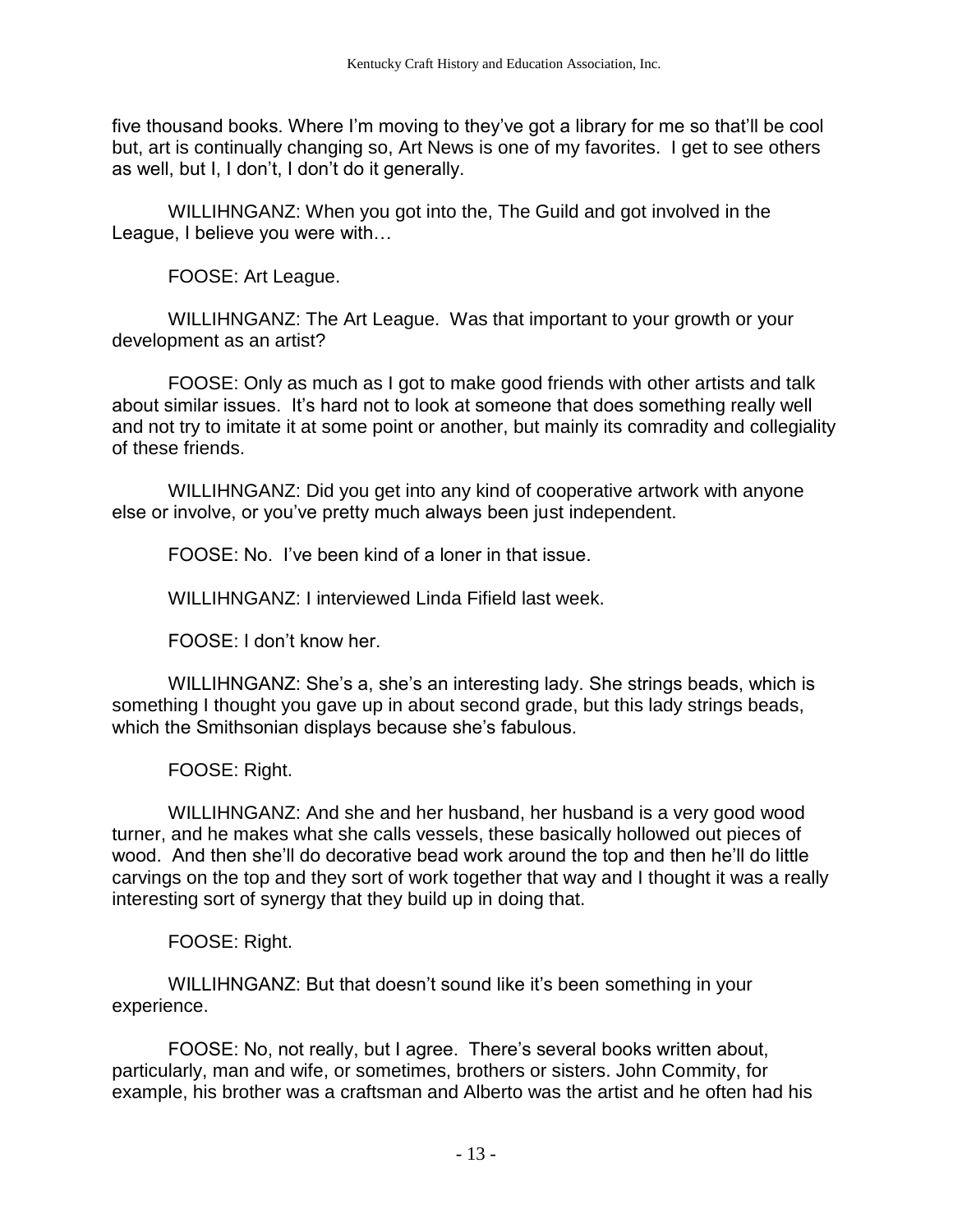brother do certain elements of his artwork. So that there is that kind of relationship. I'm best left alone. And, the only thing that gets me stirred is if something, point a stick at me and started jabbing me, then I get excited but I'm best left alone to do my art.

WILLIHNGANZ: What, if you can, tell me what, what is causing the move to Atlanta. Is there a new opportunity you're pursuing here?

FOOSE: No, it's, it's a physical condition. My daughter owns a very large house and she's converted one whole level of it to me. And it's amazing. It's a big tall house, similar to this one and so we're putting an elevator in it and I just, but really the truth of it is I want to be closer to my grandchildren.

WILLIHNGANZ: Good reason.

FOOSE: And, they're growing like weeds. One's, one's 13, the others are triplets. They're 11 and so I just, I need to be near them. And I need to downsize, that's been the painful part.

WILLIHNGANZ: Yeah, it's always difficult. A lot of decisions. Hard to part with stuff.

FOOSE: Yeah, and making art for 50 plus years, stuff piles up.

WILLIHNGANZ: Oh, yeah. Yeah, we're sort of at the, the upper crest of where I think we're going to go in our lives. I'm 62 and we've got a four-bedroom house and the girls have now moved out and we haven't got grandchildren yet.

FOOSE: Right.

WILLIHNGANZ: So, we've got a basement full of memorabilia and files from the '70s and all that stuff that I never parted with because I never had to. Each house was bigger. And we got 3,000 square feet right now, so, you know for two of us, that's plenty of room.

FOOSE: Yeah, yes.

WILLIHNGANZ: But the downsizing, we know its coming.

FOOSE: Right.

WILLIHNGANZ: It's just a question of when. That's what we're looking for. As you look at the, the development of art and craft in this state, in this little region that we are inhabiting, how would you say it has gone? Have there been like major periods of growth and development and is the interest in craft and artwork higher now, or lower than when you really got active?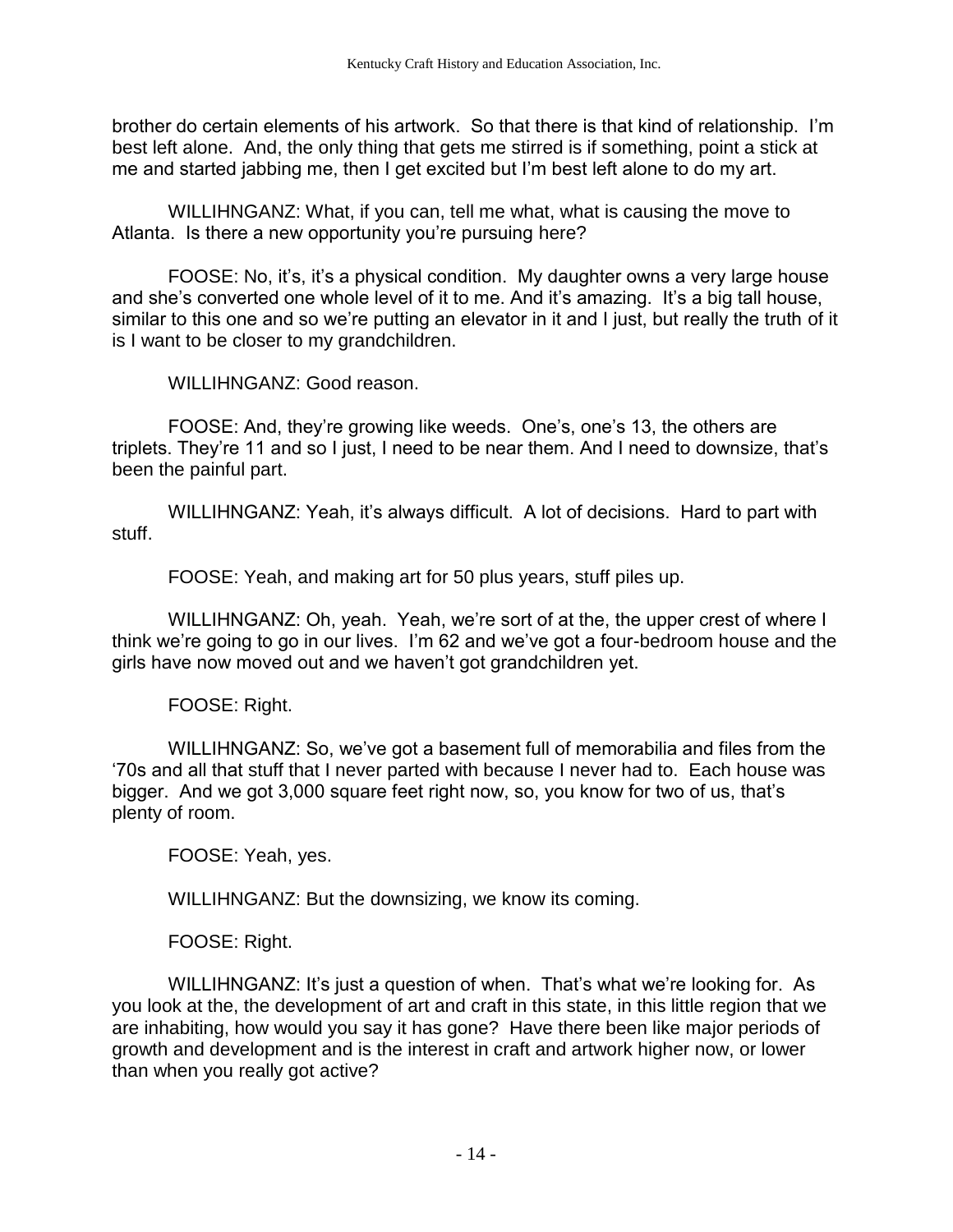FOOSE: There'll always be an interest in it. The thing that I've observed is, whether you're in Europe or in Santa Fe, every region or country has its own way of expressing craft and I think that comes back to man's basic need to do something with his hands. There's nothing more satisfying, with all the technology, technology has made an interesting inroad into some of these crafts, but Kentucky as far as I know, sort of rolls with the punches, so to speak, as any other area of the country. Some areas are very hot and Kentucky, Berea is a very big area for crafts, and another area, Santa Fe, so the artists, of that nature, crafts people tend to congregate in certain areas. Survival of the many, so to speak. I don't know what else to say about that.

WILLIHNGANZ: Yeah, I was doing, a couple of weeks ago, an interview with a lady in Seattle, who collects the pottery of Mata Ortiz, which is a small, Mexican village outside (unintelligible), I believe it is. And, and they have, originally, seven families that started and built this very unique pottery, which the Indians take the hairs from their children's' heads and they make these very fine brushes and paint very exquisite (unintelligible) on them. And now they've got a community of roughly 2,000 artists who create this pottery that's become pretty much world famous. It's in most museums and stuff. And it's just kind of interesting to look at how that culture developed. It would be interesting to do a documentary just on that city and its development.

## FOOSE: Yeah.

WILLIHNGANZ: Because it hasn't been going that long but it's just become an industry for that whole area.

FOOSE: Well, that's the purest form. Unfortunately there's another side to that. There's some crafts people, we don't have to mention, there's one artist that became so famous he doesn't do his own work anymore. And he would just sort of come in in the morning and just sort of pick the ones he liked and sign his own name to them and leave. And I find that very disingenuous. But what you've related, with the Indian area, I think that's art in its purest form because, with some support, they can become something bigger than a local phenomenon. And it sounds like they've had that.

WILLIHNGANZ: Yeah, I think they have. I think though that there's always a certain conflict between being creative and being commercially successful. And I've been surprised in the interviews I've done, and I've done now 16 or 17 different interviews for The Guild. Probably more than that. Closer to 20. And what I'm surprised by is how many of the artists that I've met, who've done stunning work and very impressive work, don't do that as a living. That's, you know, they have a day job and this is what they do to exhibit it to sell.

FOOSE: Well, that, that's another side of the coin. I think the true artists will make art whether they sell or not sell. But we live in a society, a time, I don't know if its ever been any different, that we still have to pay bills and you can do it in a pure form, really if you work at something, there's arguments on both sides of this as well, but if you work at something to make a living and then do the art and can keep up both of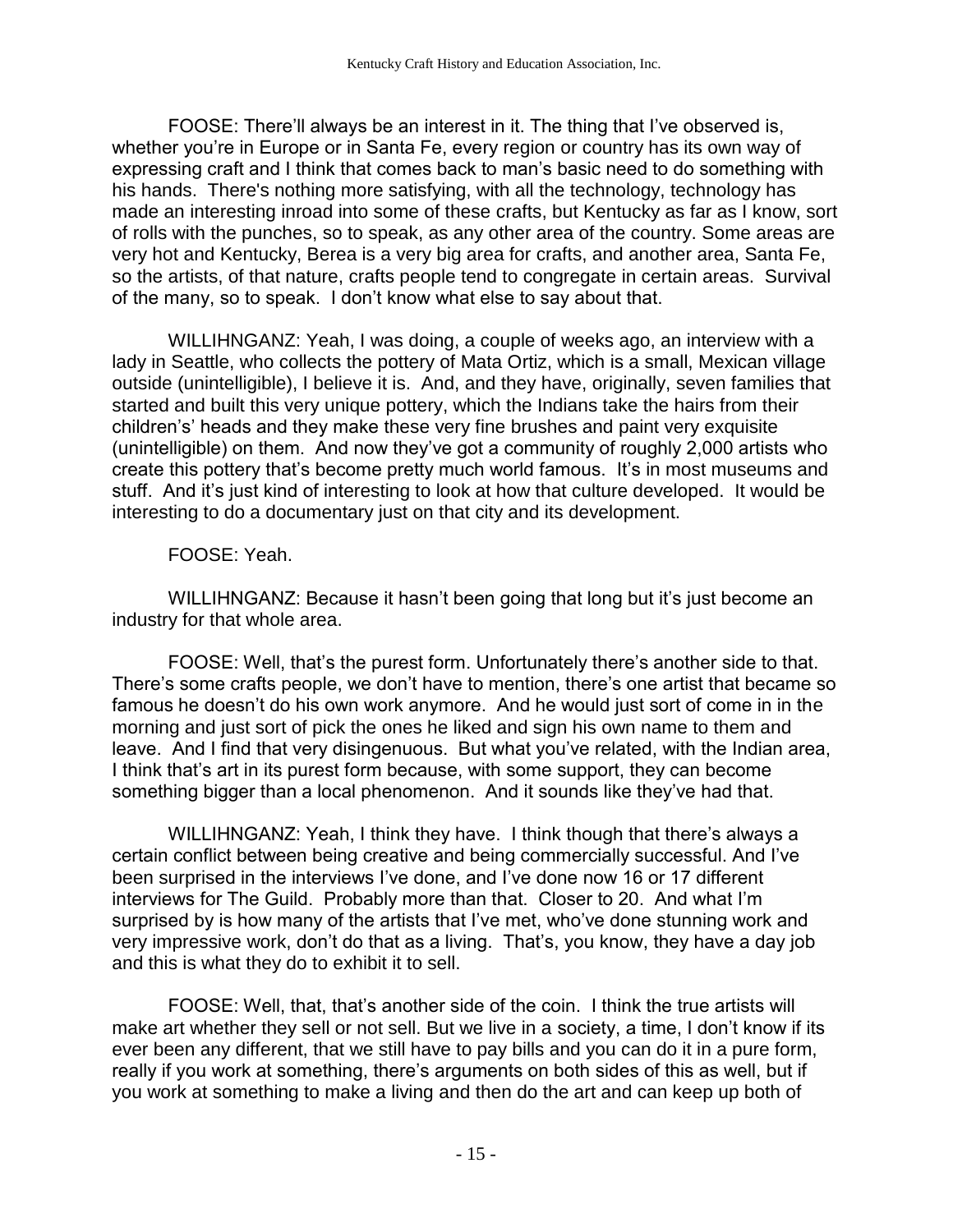them, it can be very good. But if you turn your art into a commercial commodity, it all goes down hill form there. Meaning if you're doing exactly what you think will sell, that's dangerous. For me it is, but you know, I've helped raise two children. They're both very successful young ladies. They're not young anymore. Tells how old I am but the, you know, they had to be supported, you know, they went to college and had expenses, and so you have to, you do what you do to survive. I don't know another way to get around the question.

WILLIHNGANZ: Well, you know, I used to think, in my youth, that there were basically manufactured goods and handmade goods but the truth is there's all sorts of gradations between the two and I look at, for instance, the work of Louisville Pottery and they do fine work and I buy a lot of their work and I have a lot of their cups and plates and all sorts of things and my wife, through the university, buys some of their commemorative things to reward people but it's a very commercial focus, even though they use, what I would call hand-made techniques, they mass produce in a lot of ways and they've actually tried to sell through the mall and some other outlets which are not traditional folk, sort of handcraft. And then I went, recently, last week actually and did an interview with Bybee Pottery folks.

FOOSE: Right…

WILLIHNGANZ: Which are still in the same building they had in 1811. And I'm in there and I'm banging my head on their beams because it's just a little room. People were smaller then, but its still, its amazing to be in the same room and even though the, the fire, the kiln they're using is from '76, its on the same site where their original kiln was and, you just look at what people are willing to sacrifice in order to survive and what choices they have to make and of course its, so much of art has come out of our need to have a bowl, or a plate and then we learn we can make that look kind of nice and its nicer to use, and then it became an artwork that wasn't even intended to be eaten off of. But I just wonder about the conflicts there and how you resolve those.

FOOSE: Well, you heard of the Cabbage Patch Dolls?

WILLIHNGANZ: Sure. Owned a couple. Bought my daughters those when they were young.

FOOSE: When did you buy them?

WILLIHNGANZ: Oh, lord, back in the….

FOOSE: Well, I remember, I can't think of her name now, the original Cabbage Patch Dolls and that was a case where someone came in and said we will give you money to sell out the name and they were paid, I don't know \$10,000 at once, they lost everything. They lost the right to make them. But I still have one of the original Cabbage Patch Dolls, 'cause it was handcrafted. And I knew another, in fact, the young lady that used to live across the street, my kids were small and used to baby-sit. She was making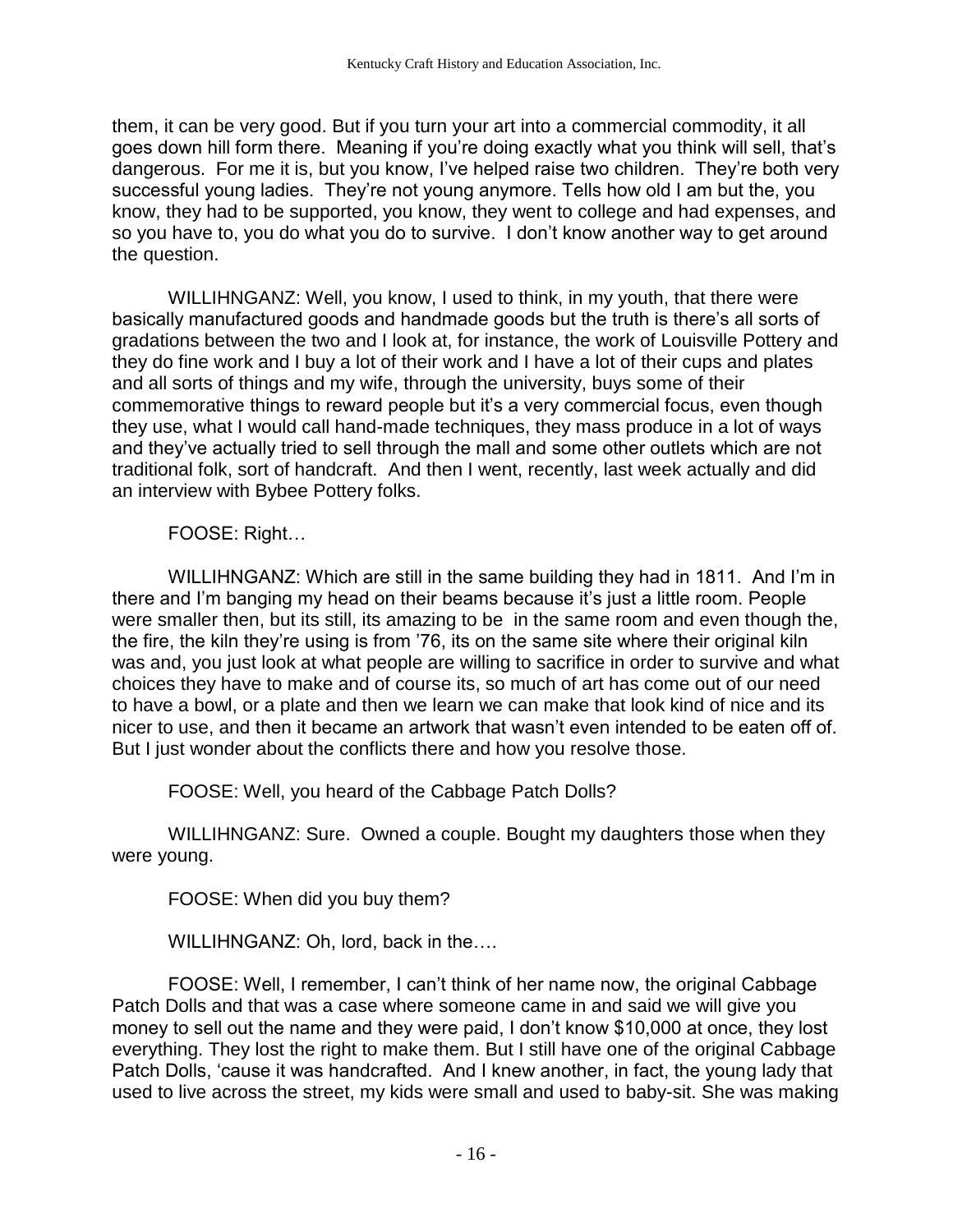a certain kind of doll and she went to RISDE, Rhode Island School of Design and someone from one of the big department stores, Macys or somewhere like that, wanted to know if they could sell some of it. She thought it was great. Well, she said, we want a thousand of them. Well, it practically destroyed her. There was no way she could do that. You know, she was in this gap between making these totally personal things to, how am I gonna do a thousand of these. You can't do that. And that's, that's when other influences effect the craft.

WILLIHNGANZ: Yeah. That's a hard thing to, to get balanced, really. But some of us are lucky like Susan is, to surround yourself with all personally made artwork. It's gorgeous.

FOOSE: Sure.

WILLIHNGANZ: But there aren't many of us that can actually do that.

FOOSE: Right.

WILLIHNGANZ: You just do the best; I guess I'd say strike the best balance that you can.

FOOSE: Well, somehow I've always managed to do what I wanted to do.

WILLIHNGANZ: So, are people more aware of handcrafted art than they used to be?

FOOSE: No, I think it's about the same. I really do. I, there are some stars like Powell, Steven Powell in Kentucky. Prior to him doing that, there wasn't much glass being done in Kentucky and here he comes in with these beautiful, totally individualized things. And, there's some superstars obviously that have done very well in the art world.

WILLIHNGANZ: Yeah, look at (unintelligible) and his…

FOOSE: Well, especially (unintelligible). You know, he isn't, I don't, I don't even want to think about how much money that man, that guy makes anymore because it's so unrealistic, but its become an international sort of thing but they're also instantly recognizable if you see it in Europe or some place like this. But I, I think every artist has to make a decision on just what level they want to play at and not feel bad because they don't achieve more or not, they achieve less. Because that's what makes us truly human. That we can, we can do, up to a point, but when it's no longer fun anymore, why do it. I've been very luckily. And I've had all the shows I think I need. I'm not particularly, you know, impressed. That was pointed out when the, in a newspaper article that I had in The Retrospective in 2002 at the UK art museum 'cause I made a statement about, something to the effect that, we should have some lilies in here 'cause